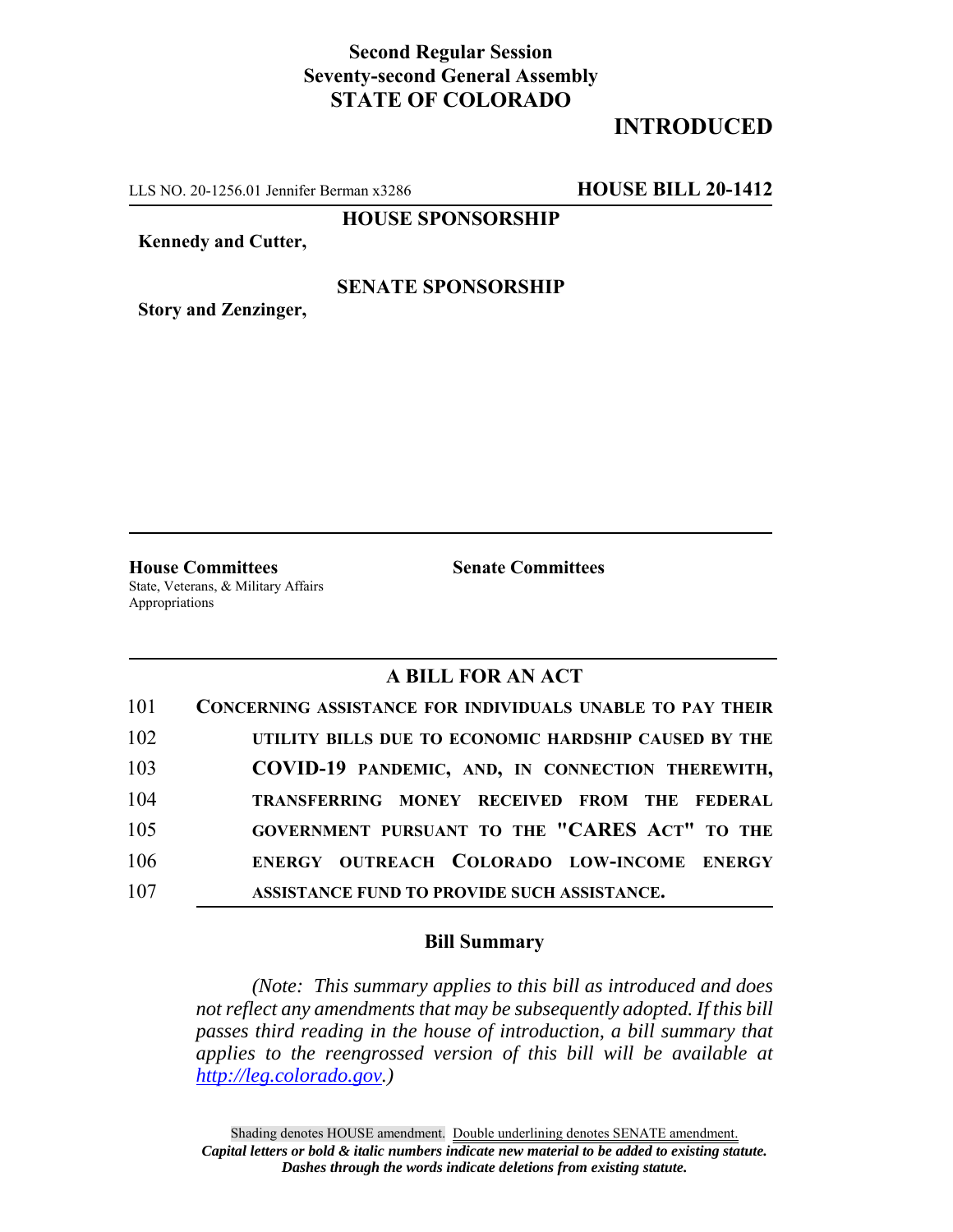From money given to the state pursuant to the federal "Coronavirus Aid, Relief, and Economic Security Act", commonly referred to as the "CARES Act", the bill allocates \$10 million from the care subfund in the general fund to the energy outreach Colorado low-income energy assistance fund administered by the Colorado energy office for use by energy outreach Colorado on or before December 30, 2020, to provide direct utility bill payment assistance to households facing economic hardship due to the COVID-19 pandemic.

 *Be it enacted by the General Assembly of the State of Colorado:* **SECTION 1. Legislative declaration.** (1) The general assembly hereby finds and determines that: (a) In response to the COVID-19 pandemic that spread to many states, including Colorado, in February of 2020, Congress enacted the "Coronavirus Aid, Relief, and Economic Security Act", Pub.L. 116-136, also referred to as the "CARES Act", to provide emergency assistance to state, local, and tribal governments; (b) The CARES Act established the Coronavirus Relief Fund (CRF) and appropriated \$150 billion to the CRF for distribution, in part, to the states to cover costs that: (I) Are necessary expenditures incurred due to the public health emergency with respect to the COVID-19 pandemic; (II) Were not accounted for in the budget most recently approved as of March 27, 2020, for the state; and

 (III) Were incurred during the period that begins on March 1, 2020, and ends on December 30, 2020;

 (c) Approximately \$1.674 billion was transferred from the CRF to Colorado's state government and, in his executive order D 2020 070, dated May 18, 2020, the governor transferred \$70 million of that money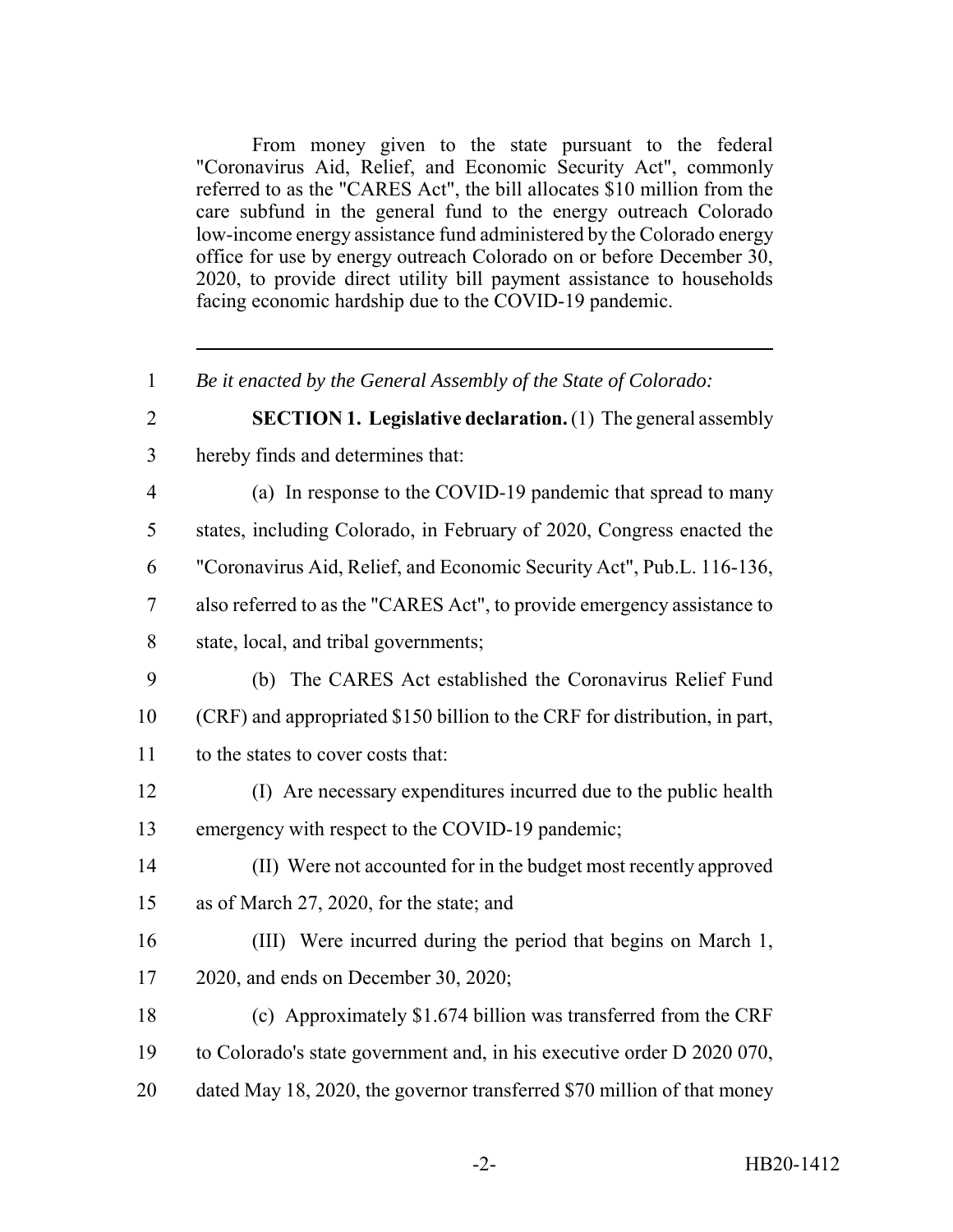to the general fund for disbursement by the general assembly;

 (d) The United States department of the treasury has issued guidance on states' use of money allocated from the CRF, including the "Coronavirus Relief Fund Frequently Asked Questions" document issued on May 4, 2020, and updated on May 28, 2020, in which the department indicated that "[f]und payments may be used for subsidy payments to electricity account holders to the extent that the subsidy payments are deemed by the recipient to be necessary expenditures incurred due to the COVID-19 public health emergency ... [and,] if determined to be a necessary expenditure, a government could provide grants to individuals facing economic hardship to allow them to pay their utility fees and thereby continue to receive essential services";

 (e) To help reduce the spread of COVID-19, residents throughout 14 the state have remained in their homes to comply with stay-at-home and safer-at-home orders, which compliance has led to increased household use of electric, heating, and cooling utilities and resulted in increased residential utility bills;

 (f) Compounding the problem is the fact that the COVID-19 19 pandemic has led to extensive job losses throughout the state, where more 20 than 450,000 claims for state and federal unemployment assistance have been filed since March 1, 2020, and many Coloradans have experienced a significant decline in their household incomes;

 (g) While some utilities have implemented a moratorium on utility disconnections, the moratoriums do not address the difficulty that a household that is facing economic hardship as a result of the COVID-19 pandemic will have paying its utility bill once a utility's disconnection moratorium is lifted;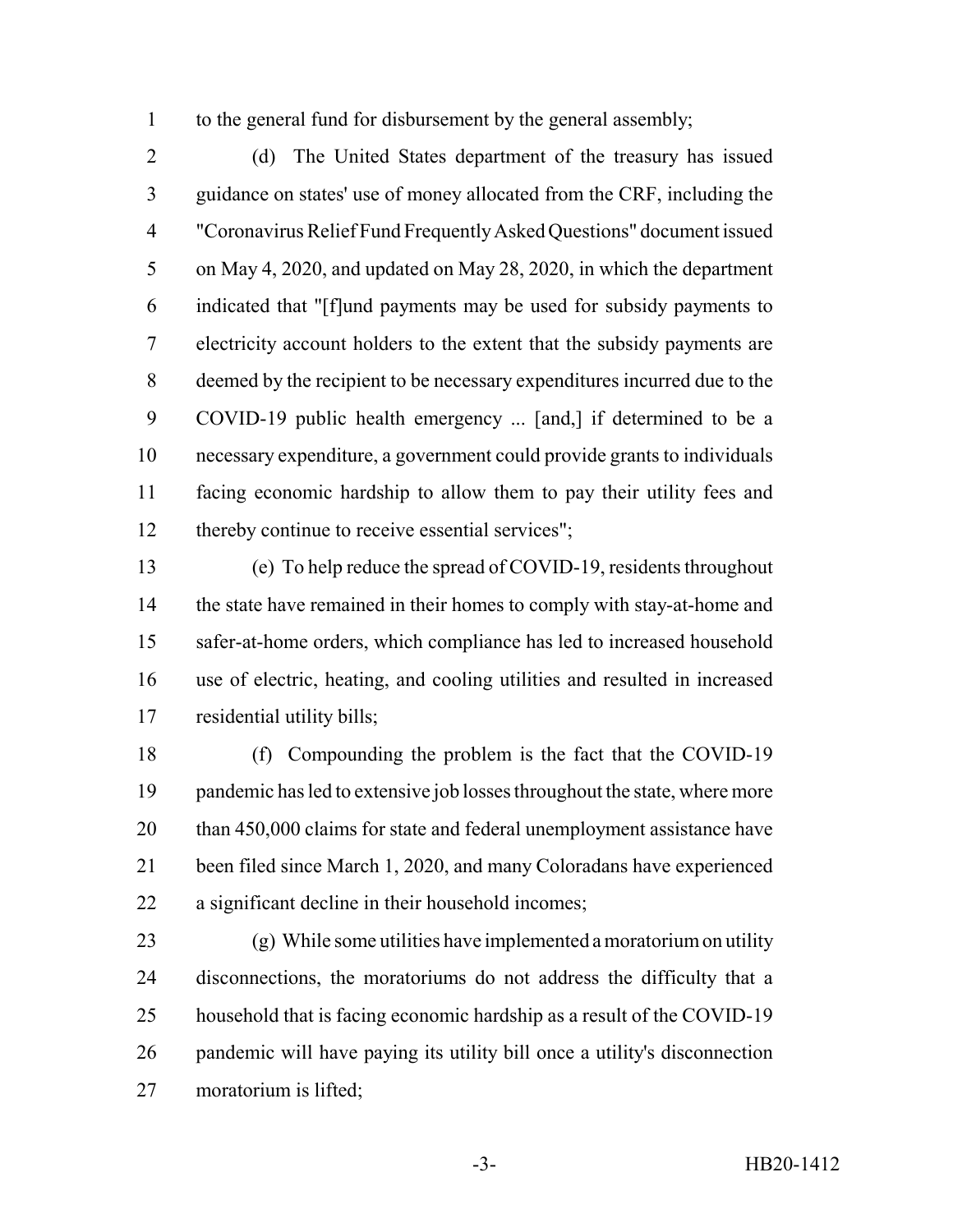- (h) Utility disconnections will provide further economic and health risks to Colorado residents because utility disconnections:
- 

(I) Create unsafe housing conditions;

(II) Increase the likelihood of eviction for certain renters; and

 (III) In light of the need for people to remain at home as much as possible, increase the risks of lost wages and reduced educational opportunities arising from a lack of electricity;

 (i) Assisting low-income households throughout the state with their utility bill payments would help mitigate the economic and health risks caused by the COVID-19 pandemic; and

 (j) Expanding the state's existing utility bill payment assistance program to provide direct utility bill payment assistance to those households facing economic hardship caused by the COVID-19 14 pandemic, which assistance was not accounted for in the state's budget most recently approved as of March 27, 2020, is a necessary expenditure.

 **SECTION 2.** In Colorado Revised Statutes, 40-8.7-110, **add** (3) as follows:

 **40-8.7-110. Reports - repeal.** (3) (a) THE ORGANIZATION SHALL INCLUDE IN THE REPORT PREPARED PURSUANT TO THIS SECTION INFORMATION RELATED TO MONEY RECEIVED FROM THE COLORADO ENERGY OFFICE PURSUANT TO SECTION 40-8.7-112 (2)(f), WHICH INFORMATION MUST SPECIFY HOW THE DIRECT UTILITY BILL PAYMENTS MADE PURSUANT TO SECTION 40-8.7-112 (2)(f) WERE MADE IN 24 ACCORDANCE WITH SECTION 801 (d) OF THE "CORONAVIRUS AID, RELIEF, AND ECONOMIC SECURITY ACT", PUB.L. 116-136, ALSO REFERRED TO AS THE "CARES ACT".

(b) THIS SUBSECTION (3) IS REPEALED, EFFECTIVE JANUARY 1,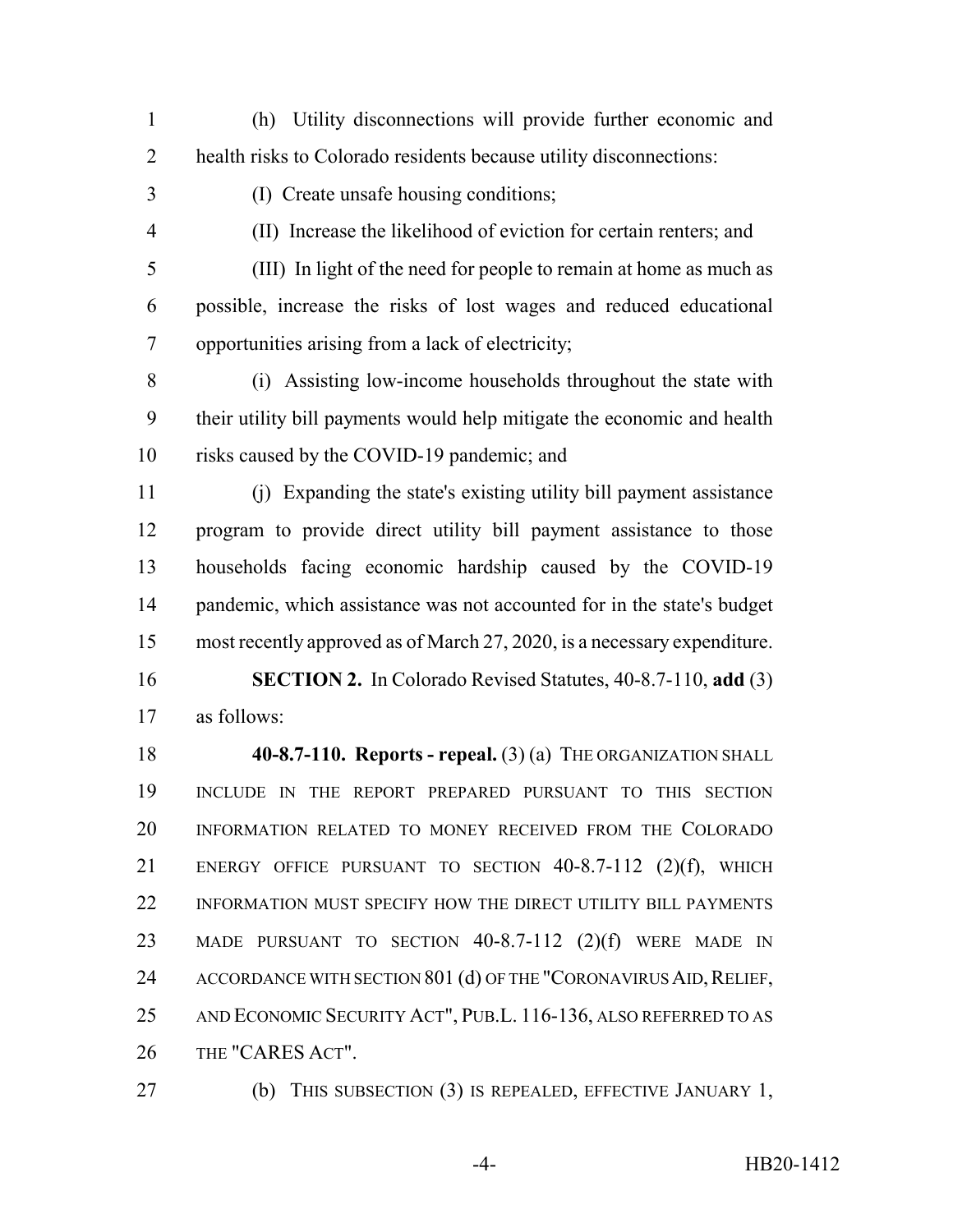2022.

 **SECTION 3.** In Colorado Revised Statutes, 40-8.7-112, **amend** (2)(a) and (4) introductory portion; and **add** (2)(f) and (4)(b.3) as follows: **40-8.7-112. Department of human services low-income energy assistance fund - creation - energy outreach Colorado low-income energy assistance fund - creation - Colorado energy office low-income energy assistance fund - creation - definitions - repeal.** (2) (a) There is hereby created in the state treasury the energy outreach Colorado 9 low-income energy assistance fund, which shall be administered by the 10 Colorado energy office. and shall consist THE FUND CONSISTS of all 11 moneys MONEY transferred by the state treasurer as specified in section 12 39-29-109.3 (2)(f)  $C.R.S.$  AND ANY OTHER MONEY THAT THE GENERAL ASSEMBLY APPROPRIATES OR TRANSFERS TO THE FUND FOR THE PURPOSES 14 SET FORTH IN THIS SUBSECTION  $(2)$ . All moneys MONEY in the fund are IS continuously appropriated to the Colorado energy office for distribution to the organization to be used for the purposes set forth in this subsection 17 (2). All moneys MONEY in the fund at the end of each fiscal year shall be 18 retained REMAINS in the fund and shall DOES not revert to the general fund or any other fund.

20 (f) (I) THE STATE TREASURER SHALL TRANSFER TEN MILLION DOLLARS FROM THE CARE SUBFUND IN THE GENERAL FUND TO THE 22 CORONAVIRUS RELIEF ACCOUNT IN THE ENERGY OUTREACH COLORADO LOW-INCOME ENERGY ASSISTANCE FUND, WHICH ACCOUNT IS HEREBY CREATED. THE MONEY TRANSFERRED TO THE CORONAVIRUS RELIEF ACCOUNT PURSUANT TO THIS SUBSECTION (2)(f) IS CONTINUOUSLY APPROPRIATED TO THE COLORADO ENERGY OFFICE FOR DISTRIBUTION TO THE ORGANIZATION TO BE USED FOR THE PURPOSE SET FORTH IN THIS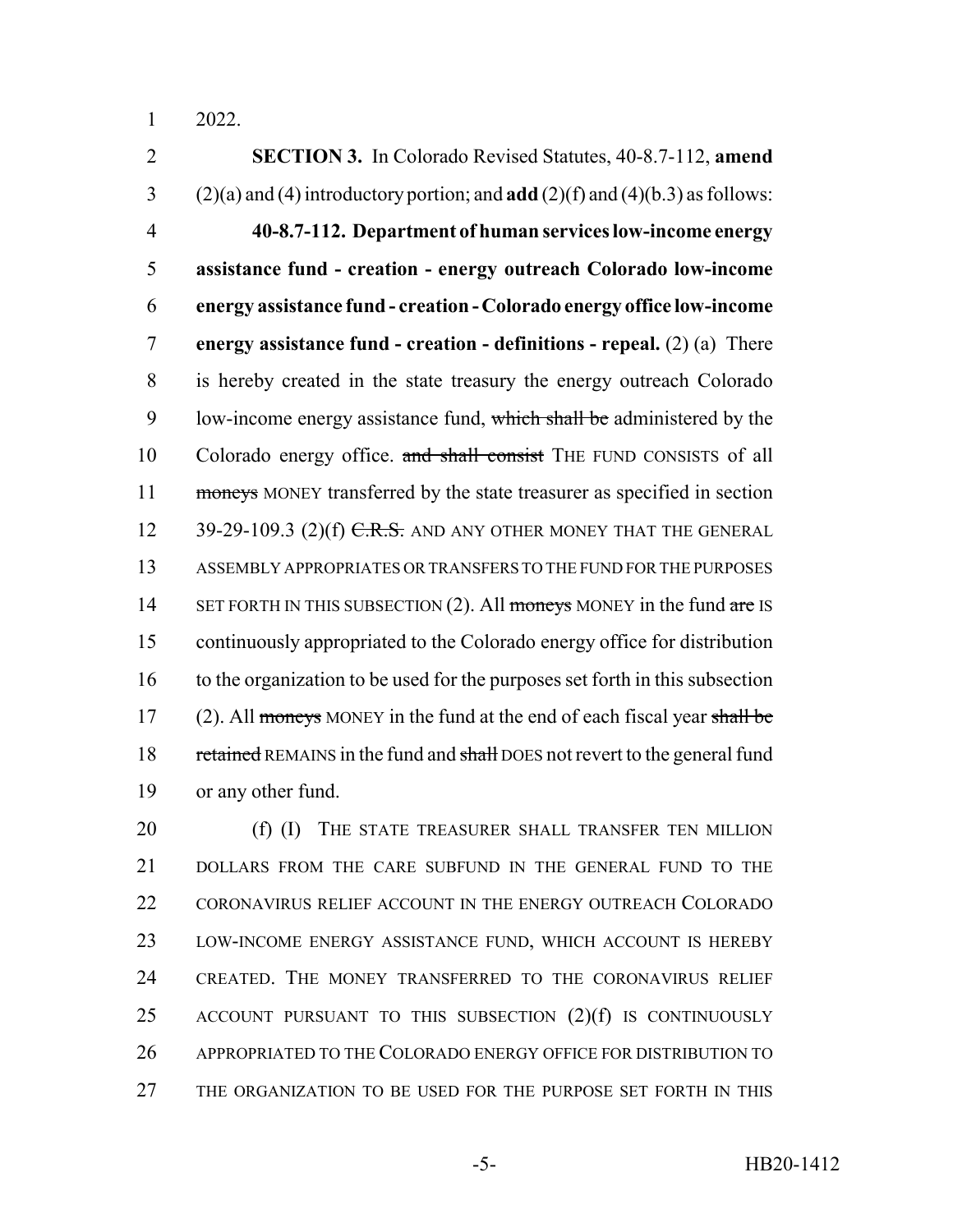1 SUBSECTION  $(2)(f)$ .

 (II) THE ORGANIZATION SHALL USE MONEY IT RECEIVES FROM THE COLORADO ENERGY OFFICE PURSUANT TO THIS SUBSECTION (2)(f) TO PROVIDE DIRECT UTILITY BILL PAYMENT ASSISTANCE TO LOW-INCOME HOUSEHOLDS FACING ECONOMIC HARDSHIP CAUSED BY THE COVID-19 PANDEMIC, AS PERMITTED UNDER THE "CORONAVIRUS AID, RELIEF, AND ECONOMIC SECURITY ACT", PUB.L. 116-136, ALSO REFERRED TO AS THE "CARESACT".TO RECEIVE DIRECT BILL PAYMENT ASSISTANCE PURSUANT 9 TO THIS SUBSECTION (2)(f), A LOW-INCOME HOUSEHOLD MUST CERTIFY PURSUANT TO SUBSECTION (2)(f)(IV) OF THIS SECTION THAT ITS NEED FOR DIRECT UTILITY BILL PAYMENT ASSISTANCE RESULTS FROM THE PUBLIC 12 HEALTH EMERGENCY CAUSED BY THE COVID-19 PANDEMIC.

13 (III) THE ORGANIZATION SHALL MAKE A DIRECT UTILITY BILL PAYMENT AUTHORIZED PURSUANT TO THIS SUBSECTION (2)(f) AS A VENDOR PAYMENT TO A UTILITY, INCLUDING A MUNICIPALLY OWNED GAS, ELECTRIC, OR GAS AND ELECTRIC UTILITY OR A COOPERATIVE ELECTRIC ASSOCIATION THAT OPERATES AN ALTERNATIVE ENERGY ASSISTANCE PROGRAM PURSUANT TO SECTION 40-8.7-106. THE ORGANIZATION SHALL NOT USE ANY PORTION OF THE MONEY IT RECEIVES FROM THE COLORADO ENERGY OFFICE PURSUANT TO THIS SUBSECTION (2)(f) FOR ADMINISTRATIVE PURPOSES.

**(IV)** AS PART OF AN APPLICATION FILED TO REQUEST DIRECT 23 UTILITY BILL PAYMENT ASSISTANCE PURSUANT TO THIS SUBSECTION (2)(f), THE ORGANIZATION SHALL REQUIRE THE APPLICANT TO CERTIFY IN GOOD FAITH SUBSTANTIALLY THE FOLLOWING:

 **THIS HOUSEHOLD NEEDS DIRECT UTILITY BILL PAYMENT ASSISTANCE FOR ITS ONGOING ENERGY NEEDS.THE NEED**